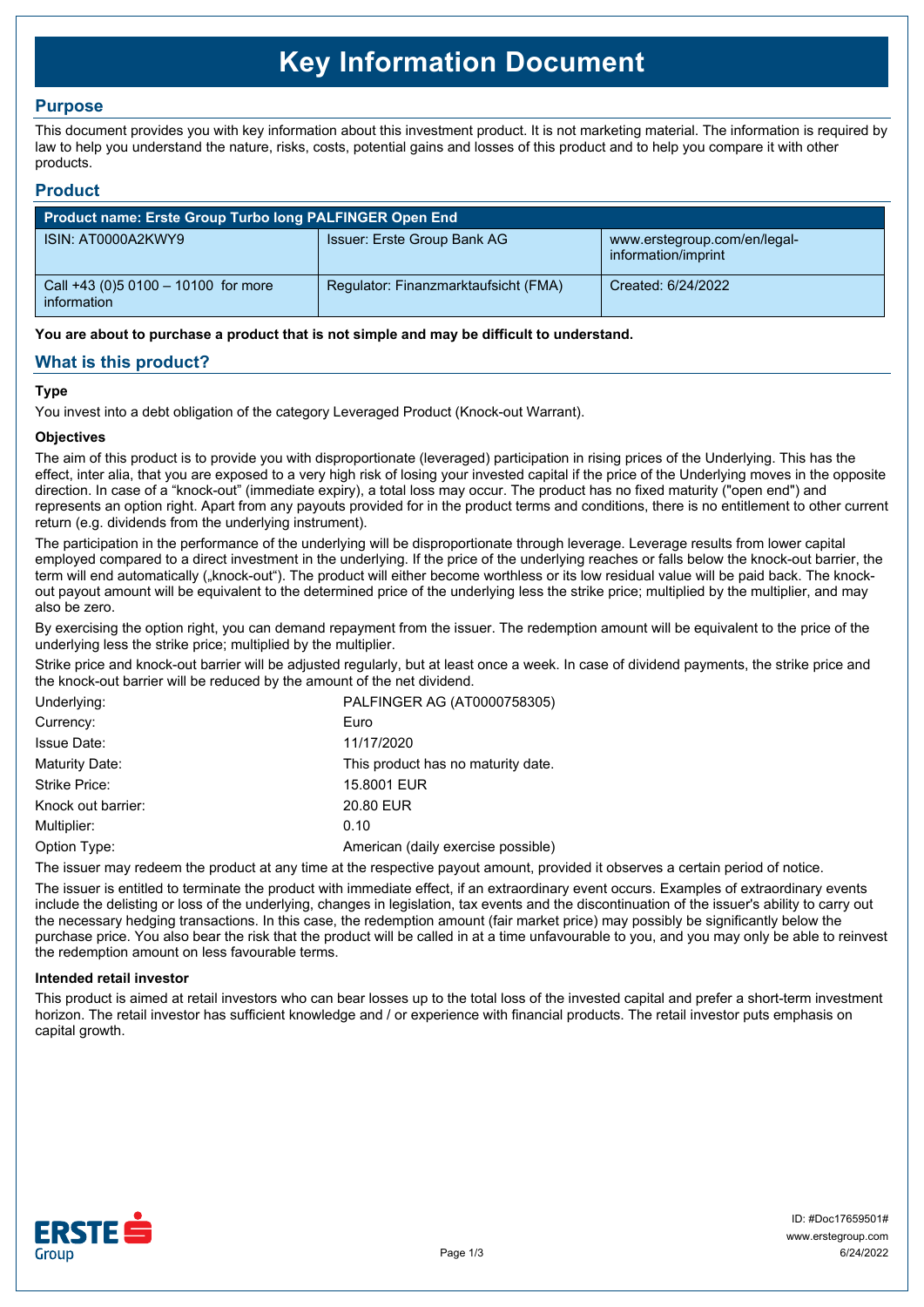# **What are the risks and what could I get in return?**

#### **Risk Indicator**



The summary risk indicator is a guide to the level of risk of this product compared to other products. It shows how likely it is that the product will lose money because of movements in the markets or because we are not able to pay you.

We have classified this product as 7 out of 7, which is the highest risk class.

This rates the potential losses from future performance at a very high level, and poor market conditions are very unlikely to impact our capacity to pay you.

**Be aware of currency risk.** If the currency of the product is different from the currency of the country in which you live, you will receive payments in a different currency, so the final return you will get will depend on the exchange rate between the two currencies. This risk is not considered in the indicator shown above.

This product does not include any protection from future market performance so you could lose some or all of your investment. If we are not able to pay you what is owed, you could lose your entire investment.

#### **Performance scenarios**

*Market developments in the future cannot be accurately predicted. The scenarios shown are only an indication of some of the possible outcomes based on recent returns. Actual returns could be lower.*

| Investment of 10,000 EUR<br><b>Scenarios</b> |                                    | 1 day<br>(recommended<br>holding period) |
|----------------------------------------------|------------------------------------|------------------------------------------|
| <b>Stress scenario</b>                       | What you might get back after cost | 5,995.46 EUR                             |
|                                              | Percentage return                  | $-40.05%$                                |
| Unfavorable scenario                         | What you might get back after cost | 8,338.28 EUR                             |
|                                              | Percentage return                  | $-16.62%$                                |
| <b>Moderate scenario</b>                     | What you might get back after cost | 9,007.00 EUR                             |
|                                              | Percentage return                  | $-9.93%$                                 |
| <b>Favorable scenario</b>                    | What you might get back after cost | 9,769.78 EUR                             |
|                                              | Percentage return                  | $-2.30%$                                 |

This table shows the money you could get back over the recommended holding period assuming that you invest 10,000 EUR. Holding the product for longer is expected to significantly affect the risk of the investment.

The scenarios shown illustrate how your investment could perform. You can compare them with the scenarios of other products. In general, the scenarios show the average return per year. If the recommended holding period is less than one year, the scenarios show the percentage return over the recommended holding period. Therefore, the comparability might be limited.

The scenarios presented are an estimate of future performance based on evidence from the past on how the value of this investment varies, and are not an exact indicator. What you get will vary depending on how the market performs and how long you keep the product.

The stress scenario shows what you might get back in extreme market circumstances, and it does not take into account the situation where we are not able to pay you.

The figures shown include all the costs of the product itself, but may not include all the costs that you pay to your advisor or distributor. The figures do not take into account your personal tax situation, which may also affect how much you get back.

# **What happens if Erste Group Bank AG is unable to pay out?**

This product is not covered by any deposit guarantee scheme. You are exposed to the risk that Erste Group Bank AG may not be able to fulfil its obligations arising from this product in the event of an insolvency (inability to pay, over-indebtedness) or from an official order ("bail-in regime"). A total loss of your invested capital is possible.

# **What are the costs?**

The Reduction in Yield (RIY) shows what impact the total costs you pay will have on the investment return you might get. The total costs take into account one-off, ongoing and incidental costs.